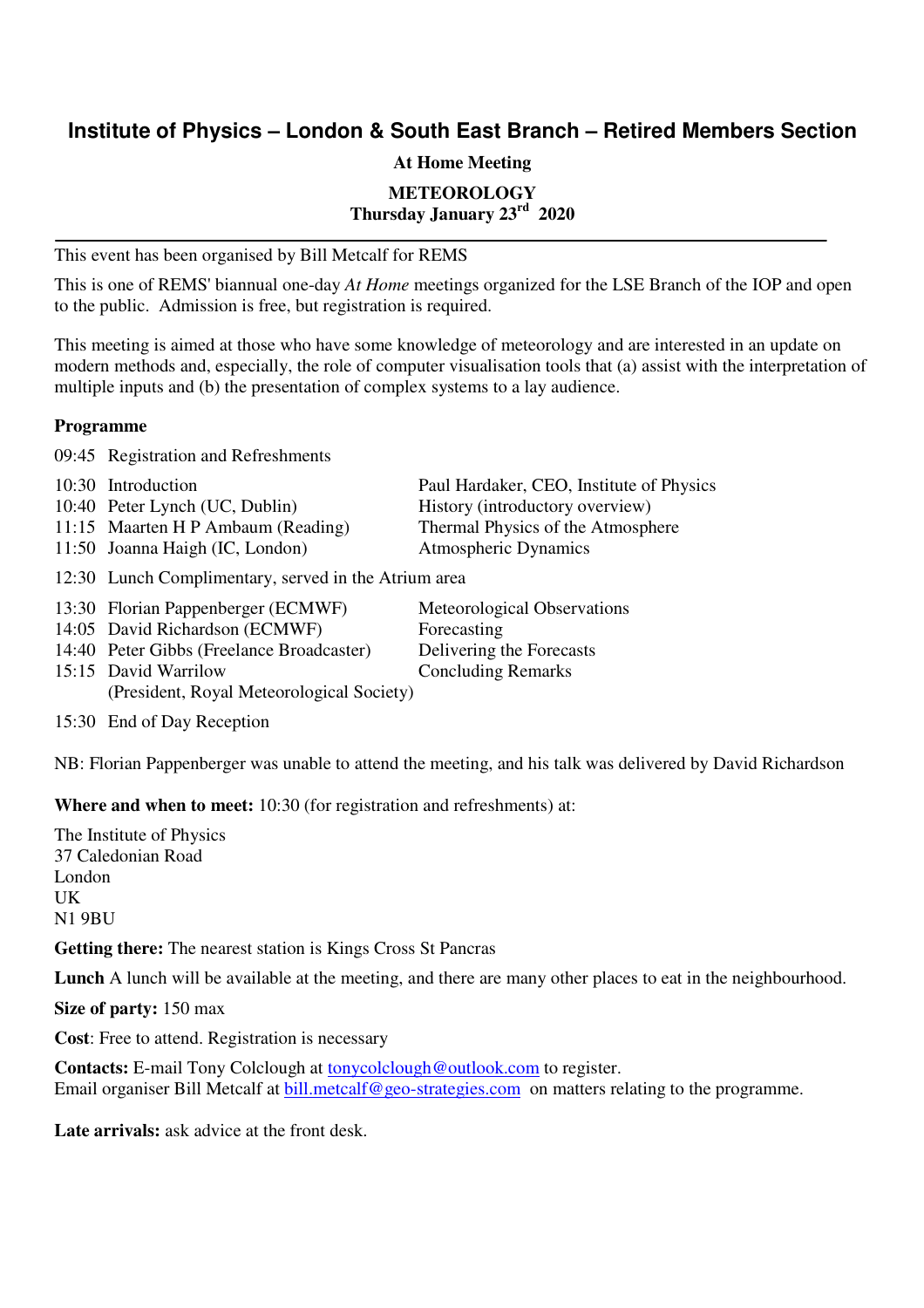# **Speakers**

### **Professor Paul Hardaker CEO, Institute of Physics**

Paul Hardaker was previously the Chief Executive of the Royal Meteorological Society. Prior to this, he worked at the Met Office for 14 years as both Programme Director for the Met Office's Development Programmes and as the Met Office's Chief Advisor to Government.

Alongside these posts, Professor Hardaker has been a member of the Physics Advisor Panel at the University of Wales and founding editor of the international journal Atmospheric Science Letters.

Paul currently holds a visiting Professorship in the School of Mathematical and Physical Sciences at the University of Reading, he is a Trustee on the Board of Science Council and Chairman of Sense About Science, as well as a regular contributor to TV, radio and his own blog.

Outside of his work in meteorology, Paul has held a number of non-executive positions including a Non-Executive Directorship of a City company working in risk. He was the Chairman of the UK Research Council's programme on the Flood Risk from Extreme Events (FREE) and for eleven years, until 2009, held a visiting professorship at the University of Salford. Paul is a past Board member of the Science Council, a federal body representing the profession of science in the UK, and for five years was also a Non-Executive Director and latterly Deputy Chairman of the Board of NHS Berkshire West, one of the UK's Primary Healthcare Trusts

### **Professor Peter Lynch** University College, Dublin

Peter Lynch is an Irish meteorologist, mathematician, blogger and book author. His interests include numerical weather prediction, dynamic meteorology, Hamiltonian mechanics, the history of meteorology, and the popularisation of mathematics.

He was born in Dublin, and educated at University College Dublin, where he obtained his BSc (1968) and MSc (1969) in mathematical science. He enlisted in the Irish meteorological service (now known as Met Éireann) in 1971, and worked there until 2004, rising to the rank of Head of the Research and Training Division and later Deputy Director. In 1982, he was awarded a PhD by Trinity College Dublin for his thesis Planetary-scale Hydrodynamic Instability in the Atmosphere written under the supervision of Ray Bates.

In 2004, he moved to academia, becoming Met Éireann Professor of Meteorology at the School of Mathematical Sciences. He has supervised several doctoral theses there.[2] He is now an Emeritus Professor at the School of Mathematical Sciences.

Shortly after formally retiring from UCD in 2011, he started writing a weekly mathematical blog called "That's Maths", about half of the columns also appearing in The Irish Times newspaper (on the first and third Thursdays of each month).

### **Professor Joanna Haigh, CBE, FRS** Imperial College, London

Before her retirement in 2019, Joanna Haigh was Professor of Atmospheric Physics at Imperial College London, and co-director of the Grantham Institute for Climate Change and the Environment. She is a former head of the Department of Physics at Imperial College London. She is also a Fellow of the Royal Society, and a former president of the Royal Meteorological Society.

Joanna is known for her work on solar variability, and also works on radiative transfer, stratosphere-troposphere coupling and climate modelling. She was Editor of the Journal of the Atmospheric Sciences and a Lead Author on the Third Assessment Report of the Intergovernmental Panel on Climate Change. She is a Fellow of the Institute of Physics. In 2004 she received the Institute of Physics' Charles Chree Medal and Prize and in 2010 the Royal Meteorological Society Adrian Gill prize for her work on solar variability and its effects on climate.

### **Prof. Maarten H.P. Ambaum** Dept of Meteorology, University of Reading, UK

Maarten Ambaum is Professor of Atmospheric Physics and Dynamics at the University of Reading and former Head of Department at the Department of Meteorology in Reading. He has a degree in theoretical physics from the University of Utrecht, The Netherlands. His research interests span a wide range of topics in the physics and mathematics of the atmosphere and oceans.